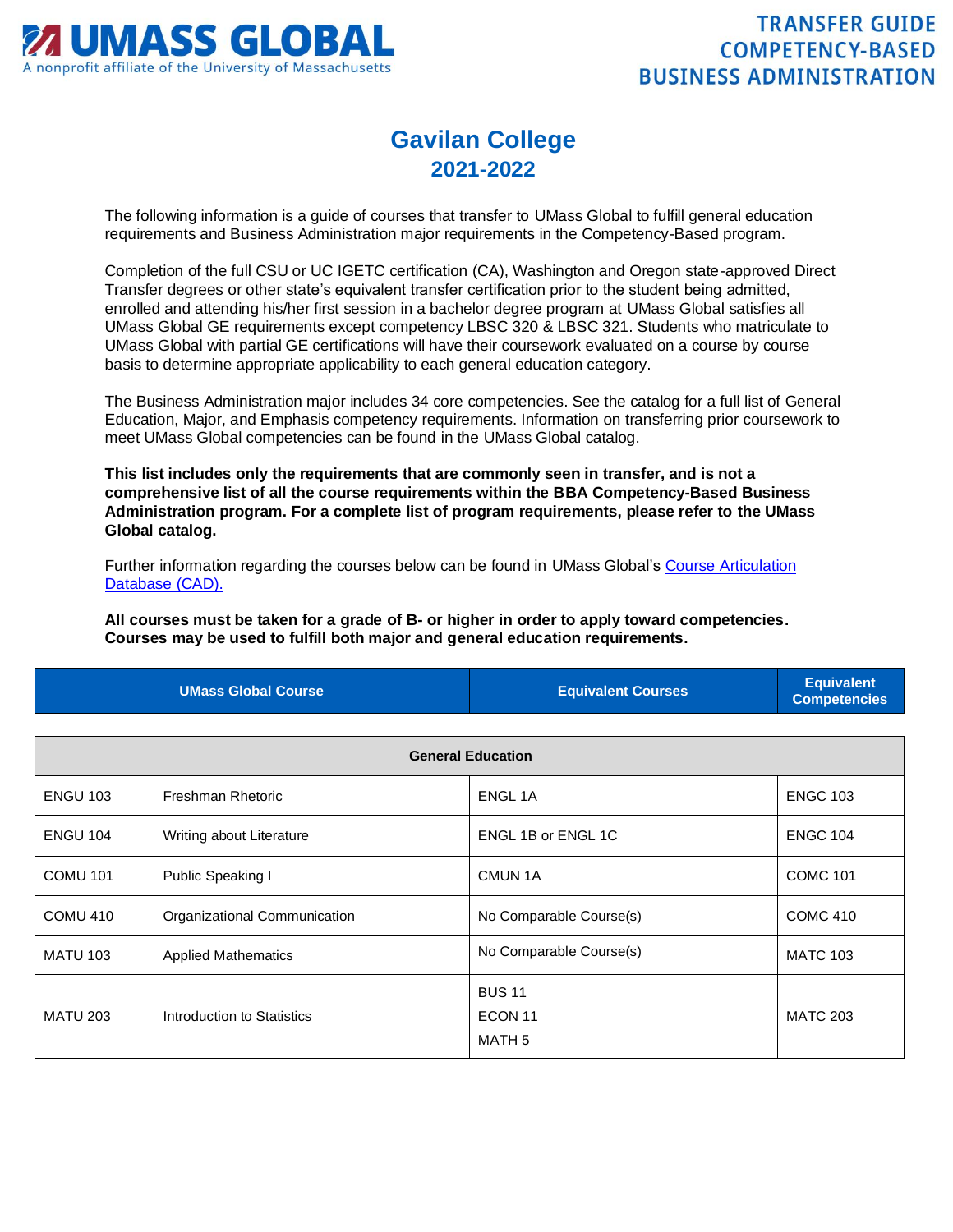| Humanities                 | Any 9 Credits of Humanities       | AJ 3A<br>ART 1A, 1B, 2A, 3A, 4, 6, 8A, 10A, 11, 14A,<br>21<br>CMUN 2, 4, 5, 6, 8, 10, 12<br>DM 60, 77<br>ENGL 2B, 2C, 2E, 2F, 2J, 2L, 2R, 4A, 4B, 5A,<br>5B, 9A, 9B, 9C, 9D<br>ETHN 2L, 2R, 4<br>HUM 3, 4, 6*, 10, 25<br><b>JOUR 10</b><br>MCTV 16, 26<br>MUS 1B, 2, 6, 17<br>PHIL 1, 2, 3A, 3B, 4, 6, 7A, 7B, 9, 12, 15<br>POLS <sub>6</sub><br>PSYC <sub>6</sub><br>SPAN 1A, 1B, 2A, 2B, 12A, 12B<br>THEA 1, 3, 4, 7, 12A, 16, 25<br>*Cannot Double Count with Social Science<br>Requirement | <b>PHLC 110</b><br>HUMC 110, 115 |
|----------------------------|-----------------------------------|------------------------------------------------------------------------------------------------------------------------------------------------------------------------------------------------------------------------------------------------------------------------------------------------------------------------------------------------------------------------------------------------------------------------------------------------------------------------------------------------|----------------------------------|
| Natural<br><b>Sciences</b> | Any 6 Credits of Natural Sciences | AH 11, 15<br>ANTH 1, 1L<br>ASTR <sub>1</sub><br>BIO 1, 2, 4, 5, 7, 8, 9, 10, 12, 13, 15<br>CHEM 1A, 1B, 12A, 12B, 30A, 30B<br><b>PSCI 1, 2</b><br>PHYS 1, 2A, 2B, 4A, 4B, 4C                                                                                                                                                                                                                                                                                                                   | NSCC 115, 110                    |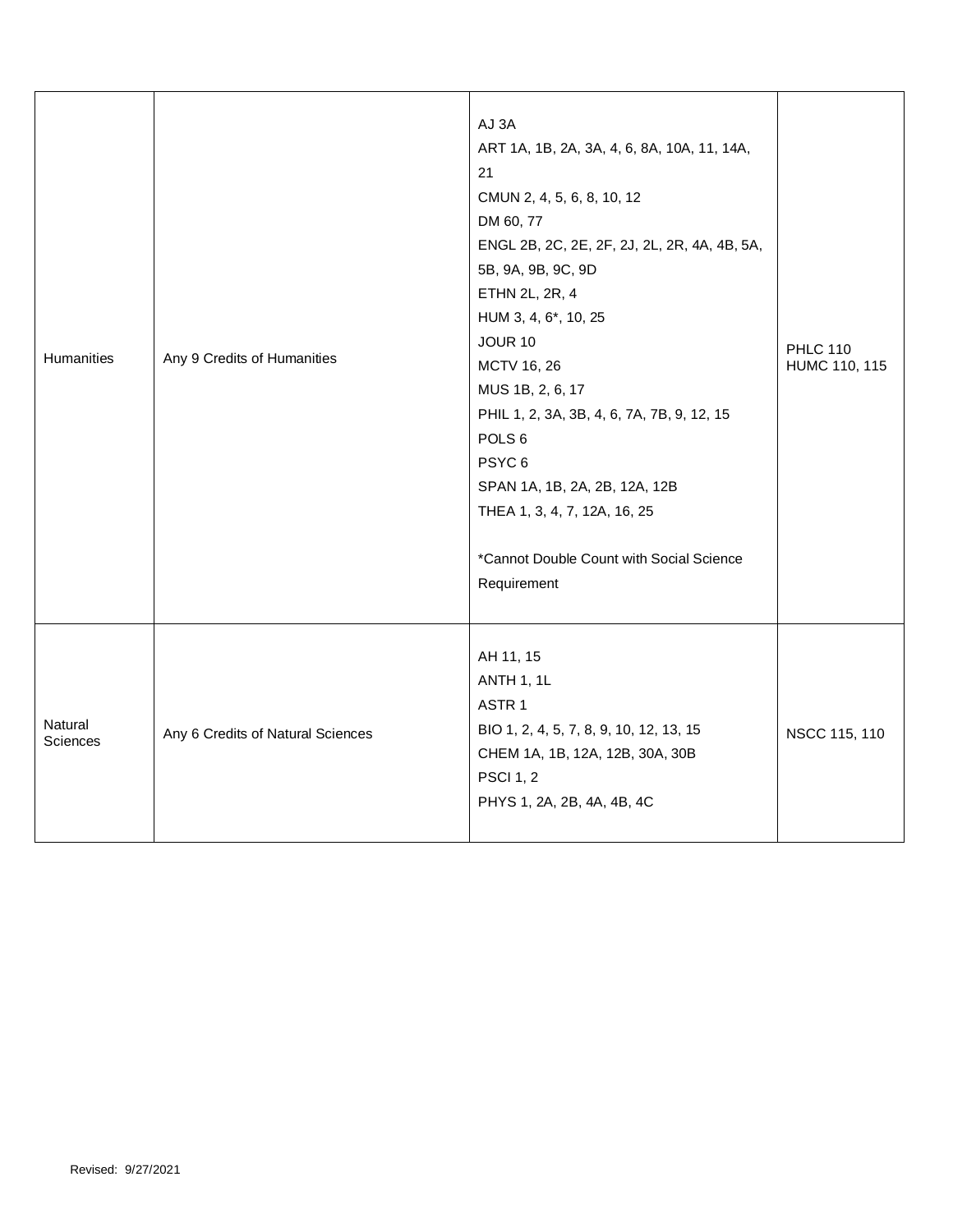| Social Sciences                          | Any 9 Credits of Social Sciences                                              | AH <sub>3</sub><br>AJ 5, 12, 14, 16, 18, 21, 32, 176<br>ANTH 2, 3, 5, 10, 32<br>ART 25A, 25B<br>CD 1, 2, 3, 4, 5, 7, 8A, 8B, 9, 10, 12, 13, 18,<br>20, 25A, 25B, 30A, 30B, 32, 35, 36, 40, 97<br>ECON 1, 2, 10<br>ETHN 1, 2, 3A, 3B, 10A, 10B<br>HIST 1, 2, 3, 4A, 4B, 5, 6, 7A, 7B, 10, 12, 21,<br>22<br>HUM 6*, 12<br>POLS 1, 3, 4, 5, 7, 10, 12, 32<br>PSYC 2, 3, 7, 10, 11, 32, 40<br>SOC 1A, 1B, 3, 4, 10, 21<br>*Cannot Double Count with Humanities<br>Requirement | SOSC 110, 115  |
|------------------------------------------|-------------------------------------------------------------------------------|---------------------------------------------------------------------------------------------------------------------------------------------------------------------------------------------------------------------------------------------------------------------------------------------------------------------------------------------------------------------------------------------------------------------------------------------------------------------------|----------------|
| <b>LBSU 302 &amp;</b><br><b>LBSU 304</b> | Information Fluency and Academic Integrity &<br>Liberal Arts Core Foundations | Cannot be satisfied in transfer                                                                                                                                                                                                                                                                                                                                                                                                                                           | LBSC 320 & 321 |

| <b>Business Core</b> |                                        |                         |                                 |
|----------------------|----------------------------------------|-------------------------|---------------------------------|
| ACCU <sub>201</sub>  | Principles of Accounting I             | ACCT <sub>20</sub>      | ACCC 210, 215,<br>220, 225, 230 |
| ACCU 202             | Principles of Accounting II            | ACCT <sub>21</sub>      | ACCC 235, 240                   |
| <b>FINU 305</b>      | <b>Business Finance</b>                | No Comparable Course(s) | <b>FINC 305</b>                 |
| <b>ECNU 201</b>      | Principles of Macroeconomics           | ECON <sub>1</sub>       | <b>ECNC 201</b>                 |
| <b>ECNU 202</b>      | Principles of Microeconomics           | ECON <sub>2</sub>       | ECNC 202, 205                   |
| <b>MGTU 400</b>      | <b>Global Environment of Business</b>  | No Comparable Course(s) | MGTC 400, 405                   |
| <b>MGTU 310</b>      | Legal Environment of Business          | <b>BUS 80</b>           | MGTC 305, 310,<br>315           |
| <b>OLCU 350</b>      | Leadership and Professional Ethics     | No Comparable Course(s) | OLCC 305, 355                   |
| CSCU <sub>200</sub>  | Intro to Computers and Data Processing | CSIS <sub>2</sub>       | <b>CSCC 200</b>                 |
| <b>MGTU 301</b>      | Principles of Management               | No Comparable Course(s) | <b>MGTC 301</b>                 |
| <b>MKTU 301</b>      | Principles of Marketing                | No Comparable Course(s) | MKTC 301, 305                   |